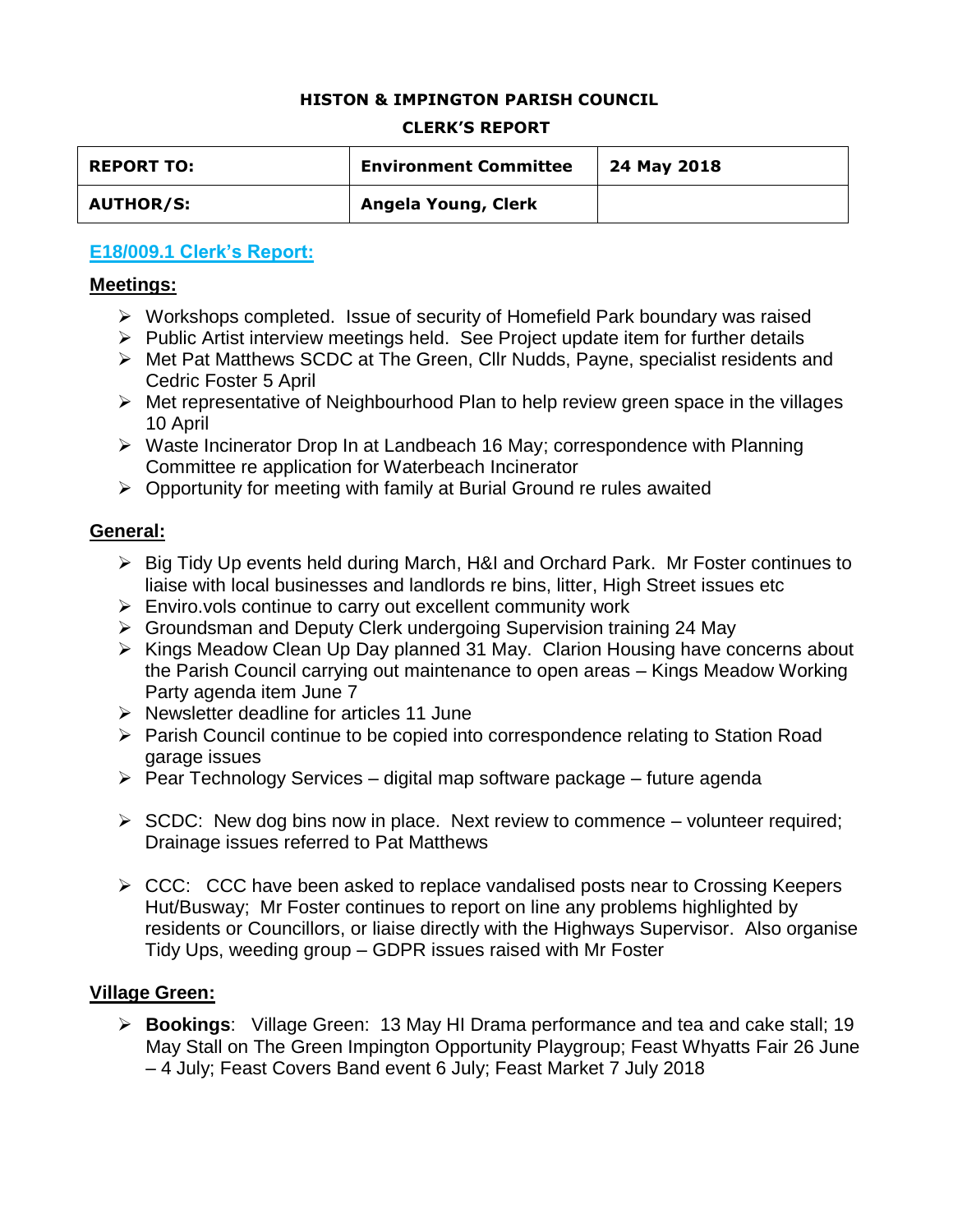# **Other Open Spaces:**

- $\triangleright$  Information received regarding Dealing with Unauthorised Encampments a policy template
- War Memorial News "Battle's Over" community events 11 November 2018. Toolkit for carrying out a condition survey on War Memorials – details received see <http://www.civicvoice.org.uk/campaigns/war-memorials-condition-survey-toolkit-/>
- County Council negotiating with UK Power Networks re installation of new electricity works on land to rear of Manor Park
- Reports of hogweed in Homefield Park followed up by groundstaff and Cllr Nudds
- $\triangleright$  Wildflower group (Homefield Park) continue to maintain and are to draw up a sketch for grass contractor to use when cutting around the area
- $\triangleright$  Approach from Primrose Lane Residents Association re responsibility for play area referred to Recreation Committee

---------------------------------------------------------------------------------------------------------------------------

 Details of SCDC Energy Saving and Green Initiatives for local communities referred to Recreation Committee

# **E18/009.2 Trees and Allotments Report**

No written report received. Clerk notes –

### **Trees:**

- $\triangleright$  Charter for Trees, Woods and People NALC A guide for parish, town and community councils
- Correspondence re County trees at Parlour Close forwarded to Tree Wardens
- $\triangleright$  Parish Council Tree works orders made and work scheduled
- Acacia carried out ivy clearance at Doctors Close 13 April
- ▶ Histon Football Club Holdings carried out tree works in The Copse 13 April. Notification of possible issue with PC owned trees received
- $\triangleright$  Acacia carrying out tree works in Burial Ground late May/early June, dates TBC
- Tree Warden Cllr Pene Nudds is overseeing works ordered by Council. Additional visit to Doctors Close required in order to plant hedging
- $\triangleright$  Tree Warden contacted by resident re tree works in Impington Lane. Visit made

# **SCDC Tree Applications received since last meeting:**

Planning Committee has requested that responses made to the tree applications by the Parish Council be reported in the Planning Clerk's report and published

# **Parish Council owned only – no comments required:**

Burial Ground, Mill Lane – ash tree works Village Green, Histon – lift crown lime; remove branches chestnut; reduce ash Homefield Park, Impington – various works

# **Other:**

23 Station Road, Histon – reduce crown magnolia

# **Allotments:**

Gatehouse Road: 5 new plot holders; 10 vacant, waiting list to be offered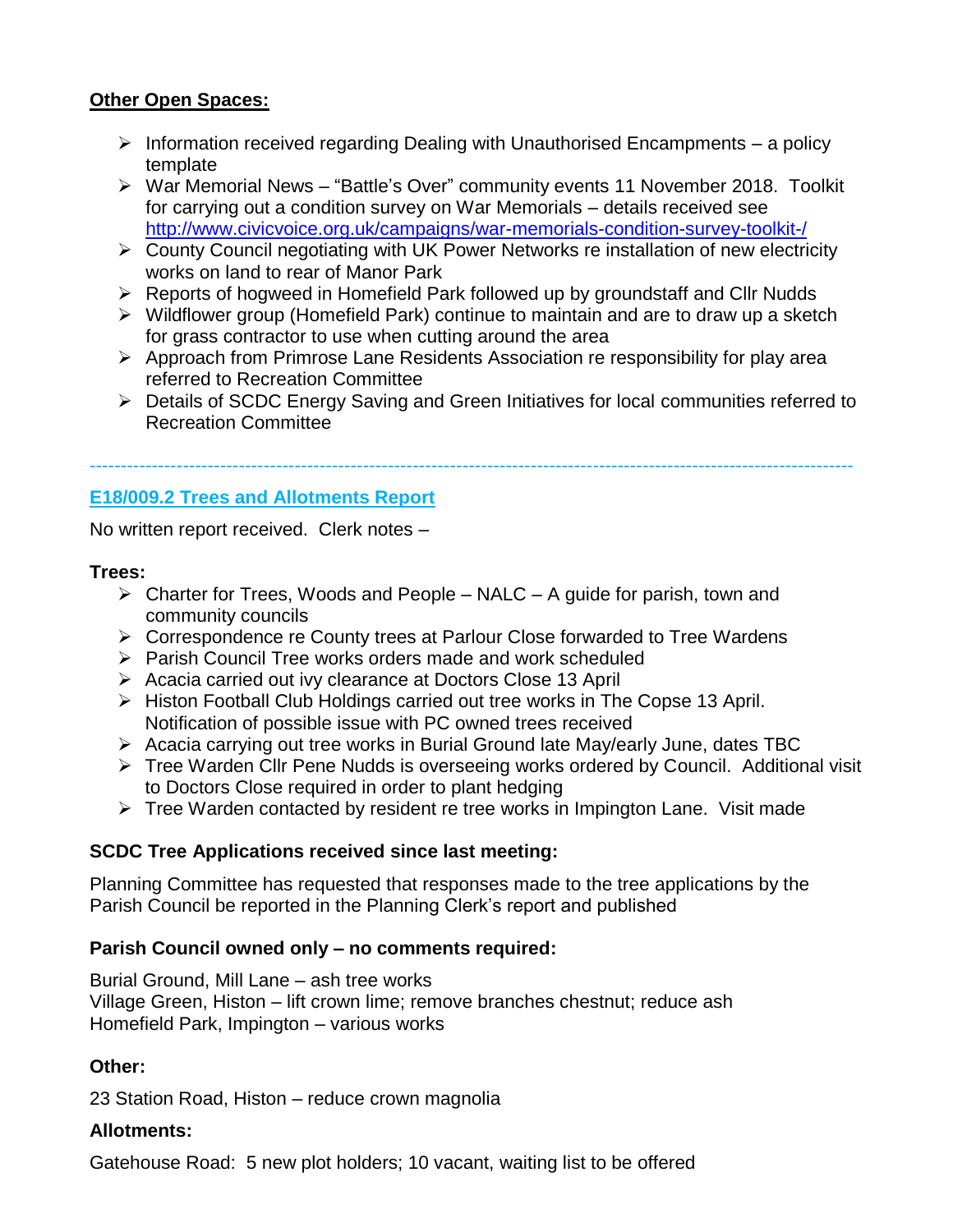# **E18/010.1 Review Budget 2018 – 19**

FLA Committee agreed budget of £41,050. Estimated income £5,400. *The £5,000 saving will be managed by the RFO/Clerk*

|                                      | <b>Actual</b><br>$16 - 17$ | <b>Budget</b><br>$17 - 18$ | <b>Spend</b><br>31.12.17 | est<br>spend<br>to YE | <b>YE Est</b><br>$17 - 18$ | <b>Budget</b><br>$18 - 19$ |
|--------------------------------------|----------------------------|----------------------------|--------------------------|-----------------------|----------------------------|----------------------------|
| <b>Burial Ground:</b>                |                            |                            |                          |                       |                            |                            |
| a. Equipment, Rates &<br>Groundworks | 1,060                      | 1,575                      | 959                      | 150                   | 1109                       | 1,500                      |
| b. Trees                             | 917                        | 3,000                      | $-541$                   | 541                   | $\overline{0}$             | 2,000                      |
| c. Grass                             | 3,286                      | 3,435                      | 3,201                    | 200                   | 3401                       | 3,500                      |
| Allotments:                          |                            |                            |                          |                       |                            |                            |
| - Mill Lane                          | 118                        | 400                        | $\mathbf 0$              | 200                   | 200                        | 200                        |
| - Gatehouse Road                     | 590                        | 500                        | $\overline{0}$           | 200                   | 200                        | 200                        |
| Open Spaces:                         |                            |                            |                          |                       | 0                          |                            |
| a. Litter                            | 1,907                      | 2,000                      | 1085                     | 350                   | 1435                       | 2,000                      |
| b. Grass                             | 9,302                      | 12,980                     | 8,075                    | 2,997                 | 11072                      | 12,000                     |
| c. Enviro Vols                       | 102                        | 250                        | $\mathbf 0$              | 250                   | 250                        | 250                        |
| d. Sustainability                    | 1,049                      | 100                        | 812                      | 100                   | 912                        | 100                        |
| e. Maintenance inc.<br>H/Park        | 1,393                      | 5,500                      | 432                      | 3,674                 | 4106                       | 3,700                      |
| f. Street Furniture                  | 1,131                      | 3,000                      | $-37$                    | 490                   | 453                        | 2,000                      |
| g. Trade Waste                       | 520                        | 550                        | 780                      | $\Omega$              | 780                        | 800                        |
| h. Trees & Hedges                    | 9,141                      | 10,000                     | 657                      | 3,592                 | 4249                       | 5,000                      |
| War Memorial / Sec 52<br>(Windmill)  | 553                        | 700                        | 607                      | 1,965                 | 2572                       | 1,000                      |
| <b>Village Green</b>                 | 4,390                      | 3,000                      | 1211                     | 1,427                 | 2638                       | 4,000                      |
| High St & Beyond                     |                            |                            |                          |                       |                            | 1,800                      |
| <b>Kings Meadow</b>                  | 4,777                      | 6,000                      | 1720                     | 812                   | 2532                       | 6,000                      |
|                                      | 40,236                     | 52,990                     | 18,961                   | 16,948                | 35,909                     | 46,050                     |

### **Other budgets:**

# **Capitals for bidding**

| Burial Ground fence/capital projects – e.g. compost bins, bins - | £8,000  |
|------------------------------------------------------------------|---------|
| Allotments - water / toilet -                                    | £6,000  |
| <b>Street Furniture -</b>                                        | £10,000 |
| Homefield Park Electricity -                                     | £11,500 |